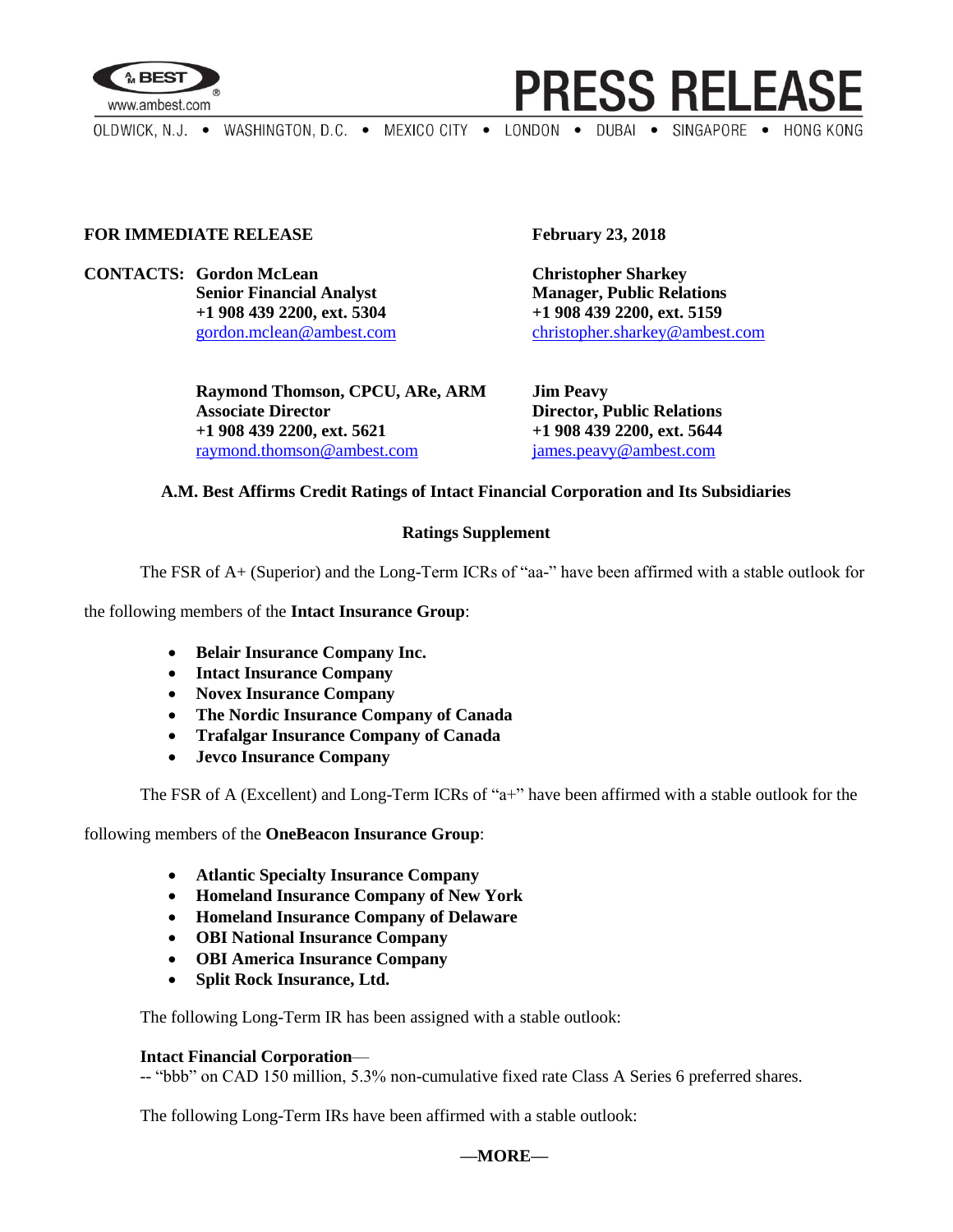

# **PRESS RELEASI**

OLDWICK, N.J. . WASHINGTON, D.C. . MEXICO CITY . LONDON . DUBAI . SINGAPORE . HONG KONG

**—2—**

## **Intact Financial Corporation**—

-- "a-" on CAD 100 million, Series 3, 6.2% senior unsecured medium-term notes, due July 8, 2061 -- "a-" on CAD 250 million, Series 1, 5.41% senior unsecured medium-term notes, due Sept. 3, 2019 -- "a-" on CAD 250 million, Series 2, 6.40% senior unsecured medium-term notes, due Nov. 23, 2039 -- "a-" on CAD 300 million, Series 4, 4.70% senior unsecured medium-term notes, due Aug. 18, 2021 -- "a-" on CAD 250 million, Series 5, 5.16% senior unsecured medium-term notes, due June 16, 2042 -- "a-" on CAD 250 million, Series 6, 3.77% senior unsecured medium-term notes, due March 2, 2026 -- "a-" on CAD 425 million, 2.85% senior unsecured medium-term notes, due June 7, 2027 -- "bbb" on CAD 39.875 million non-cumulative floating rate Class A Series 4 preferred shares -- "bbb" on CAD 250 million, 4.2% non-cumulative five-year rate reset Class A Series 1 preferred shares

-- "bbb" on CAD 210,125,100, 3.332% non-cumulative five-year rate reset Class A Series 3 preferred

#### shares

-- "bbb" on CAD 150 million, 5.2% non-cumulative fixed rate Class A Series 5 preferred shares

The following indicative Long-Term IRs under the shelf registration have been affirmed with a stable

#### outlook:

#### **Intact Financial Corporation**—

-- "a-" on senior unsecured debt securities

-- "bbb+" on subordinated unsecured debt securities

-- "bbb" on Class A preferred shares

The following Long-Term IR has been affirmed with a stable outlook:

#### **OneBeacon U.S. Holdings, Inc.**—

-- "bbb+"on \$275 million 4.60% senior unsecured notes, due 2022

The following indicative Long-Term IRs under the shelf registration have been affirmed with a stable

### outlook:

#### **OneBeacon U.S. Holdings, Inc.** and **OneBeacon Insurance Group, Ltd.**—

- -- "bbb+" on senior unsecured debt
- -- "bbb" on subordinated debt
- -- "bbb-" on preferred stock

#### **OneBeacon U.S. Holdings Trust I, II, III**—

-- "bbb-" on preferred stock